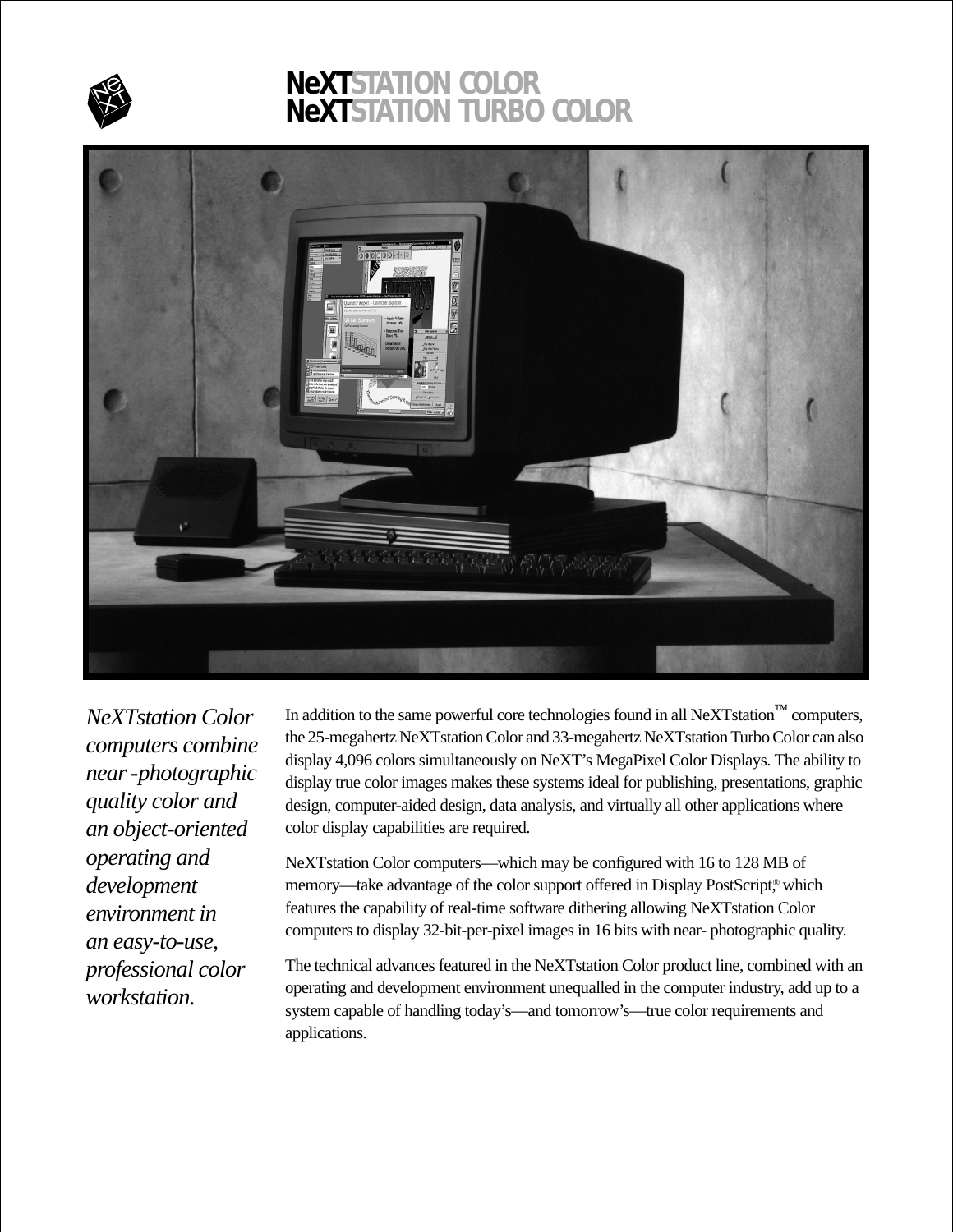# **FEATURES AND BENEFITS**

| Motorola 68040                 | Combined central processing<br>(CPU), floating-point (FPU), and<br>paged memory management<br>(PMMU) units with 8 kilobytes of<br>on-chip cache memory. | A highly integrated microprocessor providing excellent computing<br>performance, high data transfer rate, and exceptional reliability.                                                            |
|--------------------------------|---------------------------------------------------------------------------------------------------------------------------------------------------------|---------------------------------------------------------------------------------------------------------------------------------------------------------------------------------------------------|
| 16-bit-per-pixel color         |                                                                                                                                                         | NeXTstation Color computers can display 4,096 colors simultaneously,<br>with real-time software dithering of 32-bit images, letting you create<br>images of near-photographic quality.            |
| NeXT-designed ICs              | Turbo Memory Controller (TMC)                                                                                                                           | Supports up to 128 MB of fast, interleaved RAM, with prefetching.                                                                                                                                 |
|                                | Peripheral Controller (PC)                                                                                                                              | Supports off-loading of all seven DMA peripheral channels from the<br>main processor, and is capable of running at 50 MB per second.                                                              |
| Motorola 56001 DSP             |                                                                                                                                                         | Provides fast processing of large matrix calculations-used for<br>generating CD-quality sound, music, speech, and tone detection.                                                                 |
| MegaPixel Color Display        | 1120 x 832 resolution with 92 dpi                                                                                                                       | The 17-inch or 21-inch color displays let you view sharp, clear text and<br>graphics as well as breathtaking color images, with enough space for<br>running multiple applications simultaneously. |
| Eight built-in ports           | <b>SCSI</b>                                                                                                                                             | Support of up to seven SCSI peripherals.                                                                                                                                                          |
|                                | Two RS-423 serial ports                                                                                                                                 | Allows NeXTstations to be tailored to meet your needs with popular<br>serial-based peripherals such as fax and data modems without using<br>expansion slots.                                      |
|                                | DSP I/O port                                                                                                                                            | Supports direct I/O access to the DSP.                                                                                                                                                            |
|                                | Display port                                                                                                                                            | Provides connection to built-in video.                                                                                                                                                            |
|                                | Laser printer port                                                                                                                                      | Allows direct connection to NeXT's 400 dpi Laser Printer.                                                                                                                                         |
|                                | Two Ethernet (twisted and thin)<br>ports                                                                                                                | Provides easy connection to virtually any Ethernet network without<br>having to purchase additional cards or adaptors.                                                                            |
| Built-in sound I/O             |                                                                                                                                                         | Allows voice input to applications with sound-handling capabilities and<br>provides dual channel CD-quality output.                                                                               |
| NeXT 2.88 MB floppy disk drive |                                                                                                                                                         | 2.88 MB of storage space using extended density (ED) disks, as well as<br>720 KB and 1.44 MB disks.                                                                                               |
|                                |                                                                                                                                                         | Allows for convenient transfer of data files between Macintosh®<br>$OS/2$ <sup>®</sup> and MS-DOS <sup>®</sup>                                                                                    |
| 16 MB on-board RAM             | 4 high-speed SIMM memory<br>sockets expandable to 128 MB                                                                                                | Supports 16 and 32 MB SIMMs in two-SIMM increments.                                                                                                                                               |
|                                |                                                                                                                                                         | When denser chips (16 MB) become available, NeXT stations can be<br>upgraded up to 128 MB.                                                                                                        |
| Optional parity support        |                                                                                                                                                         | Parity memory checking is available when optional parity RAM<br>is installed.                                                                                                                     |
| $NeXTstep^{m}$                 |                                                                                                                                                         | UNIX <sup>®</sup> based operating environment optimized for multitasking and<br>networking.                                                                                                       |
|                                |                                                                                                                                                         | Offers superior graphical user interface and development environment,<br>with the only object-oriented system software available on the market<br>today.                                          |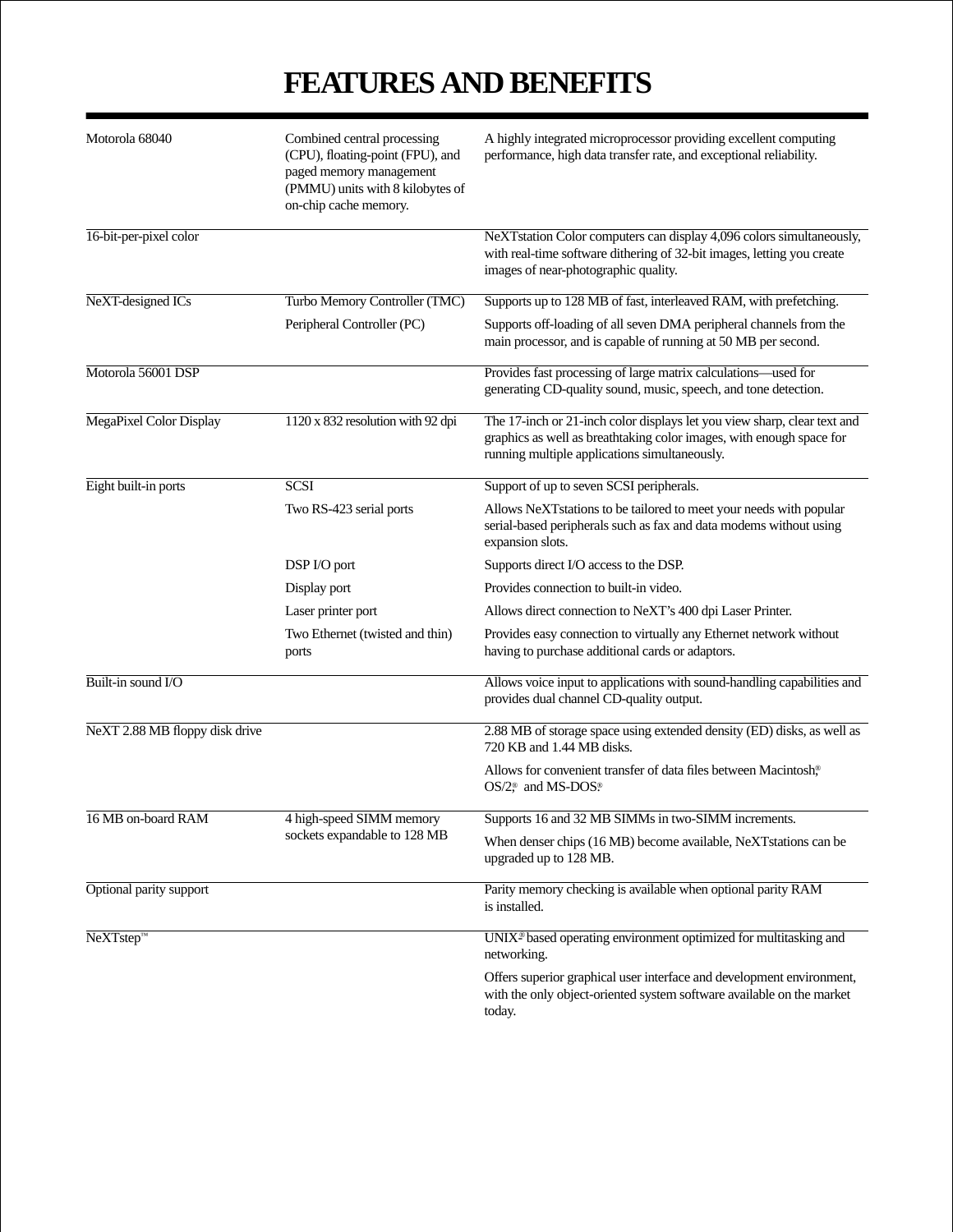# **PRODUCT DETAILS**

## 68040 Processor

The 68040 is a fast and highly integrated microprocessor with clock speeds of either 25 MHz or 33 MHz. The 68040 contains 1.2 million transistors, more than any other microprocessor in its class. This incredible number of transistors is required because the 68040 is actually four chips in one—a central processing unit, a floating point unit, a paged memory management unit, and 8 kilobytes of cache memory.

The system clock speed is identical to the CPU bus speed, providing an average execution time per instruction of 1.3 clock cycles.

There are two 4-kilobyte memory caches, one for data, the other for instructions, along with burst mode read and write-back caching for improved data transfers.

## 56001 DSP

Built into the NeXTstation's design is the 56001 DSP, a 25 MHz digital signal processor. With 24 K of static RAM cache, upgradable to 96 K, the DSP is dedicated to the task of handling digital signals—such as sound—at exceptional speeds.

The DSP is capable of generating compact-disc-quality sound: 44.1 kHz sampling rate with 16-bit resolution and full stereo.

Other uses for the DSP range from receiving still and video images to a variety of other data transmission and acquisition activities.

Network Support

Built-in networking, both thin and twisted-pair Ethernet ports are designed into all NeXT™ computers.

Network software and administrative tools are preloaded on all hard drives to simplify connecting to virtually any network, with no additional cards to purchase, install, or configure.

DMA Architecture

NeXT computers were designed to handle the most complex tasks efficiently. Rather than emulating a traditional PC or workstation architecture, NeXT systems used a direct memory access (DMA) architecture similar to that of mainframe computers for offloading I/O functions from the CPU to the peripheral controller (PC) chip to maximize system throughput.

RAM Configurations NeXTstation Color computers are currently available in 16, or 32 MB RAM configurations.

To support the fast memory transfer capability of the Turbo Memory Controller (TMC), NeXTstations utilize very-high speed (70-nanosecond) 72-pin DRAM SIMMs.

RAM upgrades can be added incrementally in two-SIMM increments up to 32 MB of RAM.

When denser chips (16 MB) become available, NeXTstations can be upgraded up to 128 MB.

Parity memory is also an option, and can be ordered on a select number of 16 MB configurations.

# **SCSI**

SCSI is an expandable highperformance interface for connecting NeXTstations to hard disks and other peripherals, such as the NeXT Color Printer, NeXT CD-ROM Drive, scanners, and other devices. Up to seven SCSI peripherals (including the internal hard disk) can be connected.

SCSI data transfer rates are up to 4.8 MBytes per second (SCSI-I implementation).

A SCSI-II–type connector was used on NeXTstations to provide high data reliability in CPU-toperipheral connection.

Sound I/O NeXT computers have been designed to accept and process

## sound.

Using the built-in microphone in the MegaPixel Display™ or an external microphone, voice messages can be easily added to electronic mail or used to annotate applications.

# NeXTstep

Based on the industry's first object-oriented system software, NeXTstep offers an elegant graphical user interface and one of the most productive development environments available today.

# UNIX

NeXT's operating system is based on the Mach UNIX kernel developed at Carnegie Mellon University, which features shared memory, fast interprocess communication, multitasking, and network support.

NeXT's UNIX is compatible with UNIX 4.3 BSD (Berkeley Software Distribution).

Display PostScript NeXT offers a unified imaging model, Display PostScript, for imaging on both the screen and printer.

Bundled Software Each NeXTstation ships with an unprecedented amount of end-user and development software including:

End-User Applications

- <sup>n</sup> Workspace Manager™
- <sup>n</sup> NeXTmail™
- <sup>n</sup> Digital Webster™ (Webster's Ninth New Collegiate Dictionary™ and Collegiate® Thesaurus)
- <sup>n</sup> Digital Librarian™
- <sup>n</sup> Edit
- <sup>n</sup> *Mathematica*®—for higher education customers only
- <sup>n</sup> DataViz/Bridge™
- <sup>n</sup> FaxReader
- <sup>n</sup> Preferences
- <sup>n</sup> Preview for PostScript®
- <sup>n</sup> PrintManager

System Administration Applications <sup>n</sup> VT100™

- 
- <sup>n</sup> BuildDisk

## <sup>n</sup> BuildDOS

- <sup>n</sup> InstallTablet
- <sup>n</sup> MailManager
- NetInfoManager
- <sup>n</sup> NetManager
- <sup>n</sup> PrinterTester
- <sup>n</sup> UserManager

NeXTstep Release 2.2 Extended also includes:

## End-User Applications

- <sup>n</sup> Oxford® Dictionary of **Quotations**
- <sup>n</sup> William Shakespeare: The Complete Works (for Digital Librarian)
- $T_{\rm E} X^{\rm \scriptscriptstyle TM}$  Document Processing System (Radical Eye Software)
- <sup>n</sup> Developer Tools
- <sup>n</sup> Interface Builder™
- NeXT Compiler for the Objective C Language
- <sup>n</sup> C++ Language Compiler
- <sup>n</sup> Objective C Class Definitions
- 56001 DSP Tools
- <sup>n</sup> GNU Emacs
- <sup>n</sup> GNU Debugger
- <sup>n</sup> Bug-56™ Debugger (Ariel)
- <sup>n</sup> Malloc Debugger
- <sup>n</sup> AppInspector™
- <sup>n</sup> PostScript Tools
- <sup>n</sup> Application Kit™
- <sup>n</sup> Music Kit™
- Sound Kit™
- On-line technical documentation